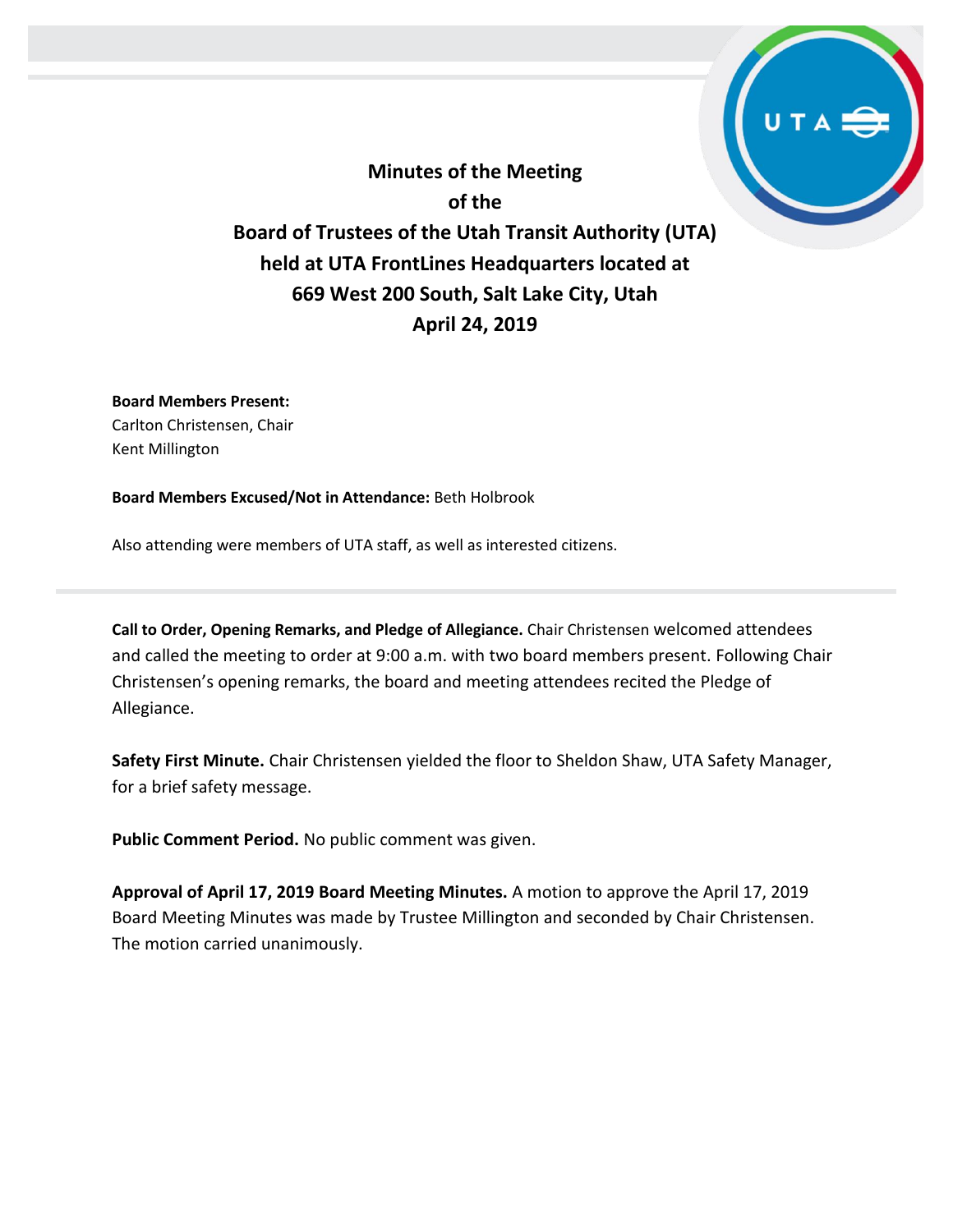## **Agency Report.**

**Outreach Plan for Main Street Rail Replacement.** Steve Meyer, UTA Interim Executive Director, was joined by Eddy Cumins, UTA Chief Operating Officer, Greg Thorpe, UTA Project Manager III, and James Larson, UTA Public Relations Specialist. The team delivered a presentation on the outreach plan for the upcoming rail replacement on the TRAX alignment along Main Street at 150 South and 400 South. Pre-construction work is scheduled from April 15-May 3, 2019 and full construction is scheduled from May 4- June 2, 2019. Once full construction commences, work will be performed around the clock over a period of 24 days. The overall construction process, pre-construction and associated communications plans, and construction and associated communications plans for phases I-III were reviewed.

Discussion ensued. Questions on road closures, the possibility of condensing the project schedule, the schedule for distributing communications collaterals to riders, and employee platform volunteer efforts during the project were posed by the board and answered by staff. Chair Christensen suggested providing water to riders walking along the detour route.

**Emergency Program Completion.** Mr. Meyer recognized Amy Cornell-Titcomb, UTA Emergency Management Program Manager, for completion of the Center for Homeland Defense and Security Naval Postgraduate School Emergence Program.

**Financial Report – March 2019.** Bob Biles, UTA Chief Financial Officer, delivered the financial report for March 2019. Discussion ensued. Questions on accounting for leave time and transfers from expense to capital were posed by the board and answered by Mr. Biles.

## **Contracts and Pre-Procurements.**

**Revenue Contract Amendment: University of Utah Ed Pass.** Monica Morton, UTA Fares Director, described the contract amendment, which eliminates annual increases of the base rate per user contemplated in the original contract and holds the rate constant for the remaining three years of the contract. One intention of the amendment is to maintain equitable pricing among the higher education institutions. Discussion ensued. It was clarified that the reduced contract amount referenced in the meeting packet is a projection.

A motion to approve the contract amendment as explained with an understanding that the dollar amount of the adjustment may change when actual user numbers become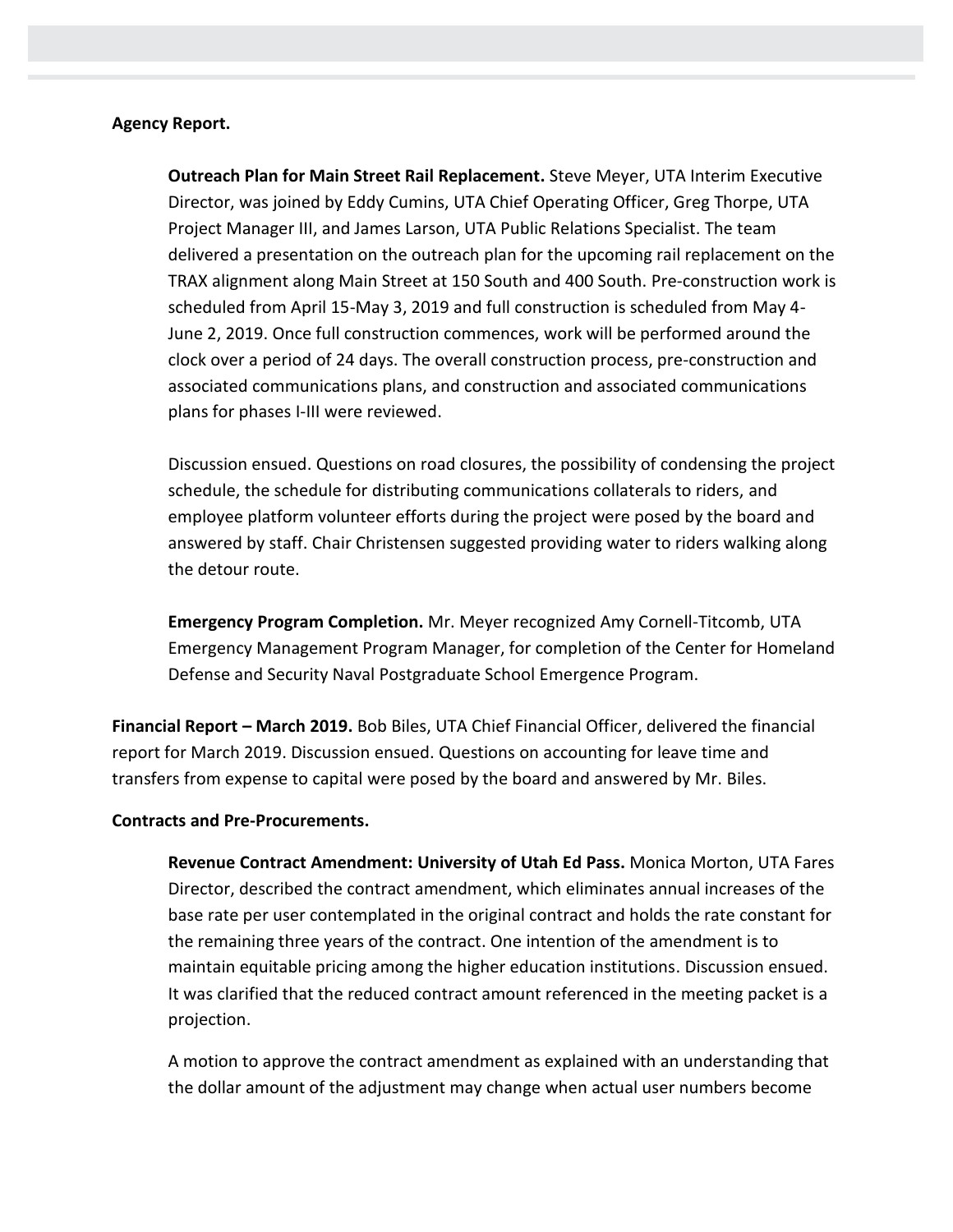available was made by Trustee Millington and seconded by Chair Christensen. The motion carried unanimously with aye votes from Trustee Millington and Chair Christensen.

**Change Order: TIGER Phase 2 Amendment 7 – Tooele County Bike Lanes.** Eddy Cumins, UTA Chief Operating Officer, was joined by Mary DeLoretto, UTA Capital Development Director. Mr. Cumins summarized the change order, which authorizes the construction of bike lanes in Tooele County. The bike lanes are one of 94 projects designated in the Transportation Investment Generating Economic Recovery (TIGER) program of projects. Discussion ensued. Questions on the location of the bike lanes and connections to new service being offered in August were posed by the board and answered by staff. Ms. DeLoretto committed to provide the board with an overview of the TIGER program in a future board meeting.

A motion to approve the contract amendment was made by Trustee Millington and seconded by Chair Christensen. The motion carried unanimously with aye votes from Trustee Millington and Chair Christensen.

**Pre-Procurement: Bond Underwriting.** Mr. Meyer spoke about the agency's intent to secure a five-year contract with a pool of bond underwriters. Discussion ensued. Questions on determining which underwriter(s) to use for a given bond issue and agency requirements with the state bonding commission were posed by the board and answered by Mr. Meyer.

## **Other Business.**

**Next Meeting.** The next meeting of the board will be on Wednesday, May 1, 2019 at 9:00 a.m.

**Adjournment.** The meeting was adjourned at 9:52 a.m. by motion.

Transcribed by Cathie Griffiths Executive Assistant to the Board Chair Utah Transit Authority [cgriffiths@rideuta.com](mailto:cgriffiths@rideuta.com) 801.237.1945

*This document is not intended to serve as a full transcript as additional discussion may have taken place; please refer to the meeting materials, audio, or video located at <https://www.utah.gov/pmn/sitemap/notice/529553.html> for entire content.*